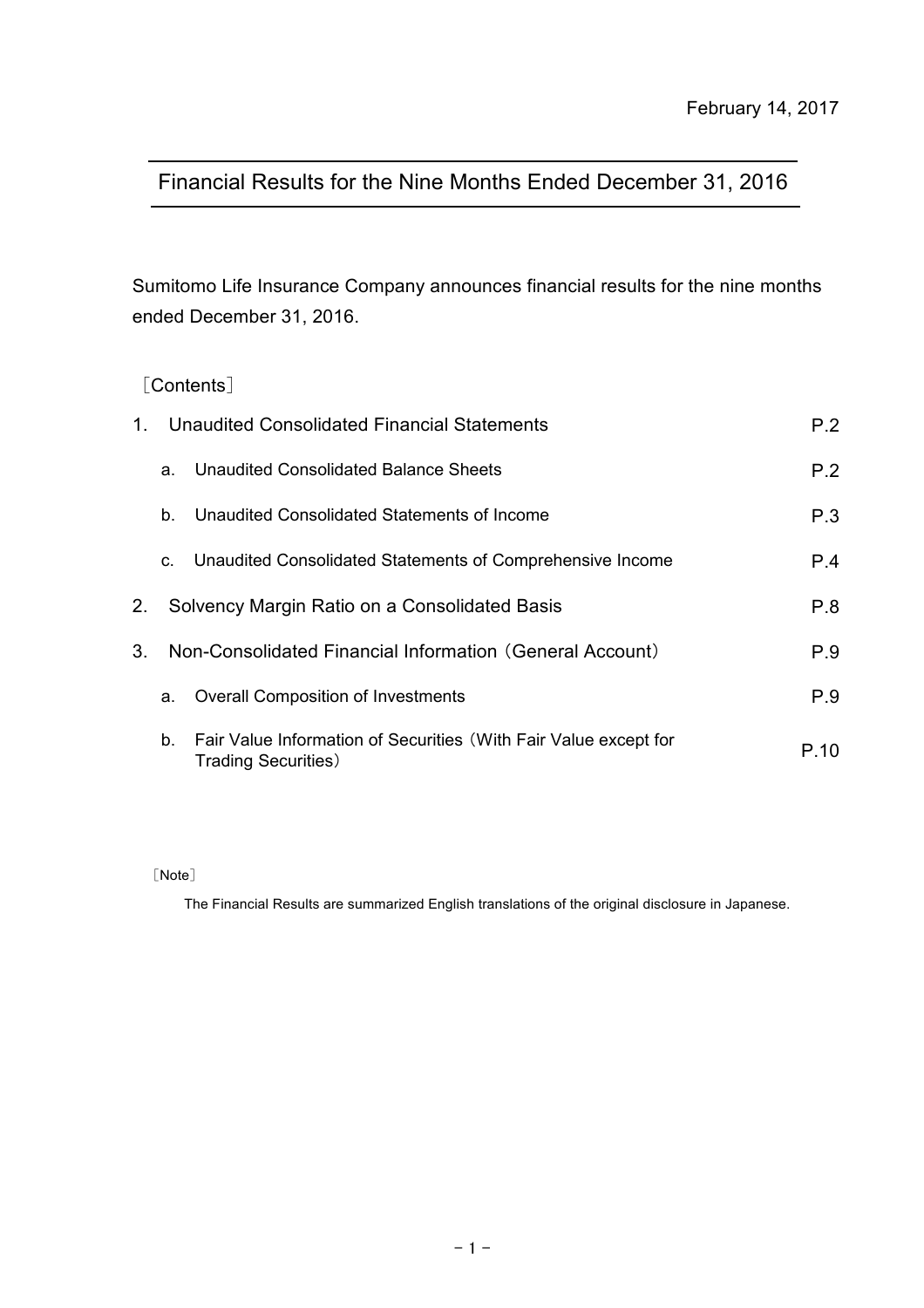## **1. Unaudited Consolidated Financial Statements**

#### **a. Unaudited Consolidated Balance Sheets**

|                                                                 | (Millions of Yen)    |                         |  |  |  |  |
|-----------------------------------------------------------------|----------------------|-------------------------|--|--|--|--|
|                                                                 | As of March 31, 2016 | As of December 31, 2016 |  |  |  |  |
| ASSETS:                                                         |                      |                         |  |  |  |  |
| Cash and deposits                                               | 524,140              | 790,122                 |  |  |  |  |
| Call loans                                                      | 105,000              | 322,010                 |  |  |  |  |
| Monetary claims bought                                          | 206,301              | 239,797                 |  |  |  |  |
| <b>Securities</b>                                               | 26,695,820           | 27,771,372              |  |  |  |  |
| Loans                                                           | 2,817,173            | 2,975,294               |  |  |  |  |
| Tangible fixed assets                                           | 624,054              | 617,578                 |  |  |  |  |
| Intangible fixed assets                                         | 326,184              | 251,534                 |  |  |  |  |
| Due from agents                                                 | 77                   | 54                      |  |  |  |  |
| Reinsurance receivables                                         | 1,422                | 1,016                   |  |  |  |  |
| Other assets                                                    | 426,339              | 368,461                 |  |  |  |  |
| Net defined benefit assets                                      | 113                  | 103                     |  |  |  |  |
| Deferred tax assets                                             | 70,939               | 104,158                 |  |  |  |  |
| Customers' liabilities under acceptances and guarantees         | 1,000                |                         |  |  |  |  |
|                                                                 | (1, 518)             |                         |  |  |  |  |
| Allowance for possible loan losses<br><b>Total assets</b>       | 31,797,049           | (1, 237)<br>33,440,267  |  |  |  |  |
| <b>LIABILITIES:</b>                                             |                      |                         |  |  |  |  |
| Policy reserves and other reserves                              | 28,363,448           | 29, 155, 212            |  |  |  |  |
| Reserve for outstanding claims                                  | 169,100              | 156,076                 |  |  |  |  |
| Policy reserves                                                 |                      | 28,736,217              |  |  |  |  |
|                                                                 | 27,935,119           |                         |  |  |  |  |
| Policyholders' dividend reserves                                | 259,228              | 262,918                 |  |  |  |  |
| Reinsurance payables                                            | 4,176                | 5,176                   |  |  |  |  |
| Corporate bonds                                                 | 235,442              | 395,724                 |  |  |  |  |
| <b>Other liabilities</b>                                        | 1,123,499            | 1,721,488               |  |  |  |  |
| Net defined benefit liabilities                                 | 30,200               | 31,868                  |  |  |  |  |
| Accrued retirement benefits for directors                       | 15                   |                         |  |  |  |  |
| Reserve for price fluctuation                                   | 352,221              | 458,934                 |  |  |  |  |
| Deferred tax liabilities                                        | 29,658               | 53,715                  |  |  |  |  |
| Deferred tax liabilities for land revaluation                   | 16,997               | 16,801                  |  |  |  |  |
| Acceptances and guarantees                                      | 1,000                |                         |  |  |  |  |
| <b>Total liabilities</b>                                        | 30,156,659           | 31,838,921              |  |  |  |  |
| <b>NET ASSETS:</b>                                              |                      |                         |  |  |  |  |
| Foundation funds                                                | 200,000              | 170,000                 |  |  |  |  |
| Reserve for redemption of foundation funds                      | 439,000              | 469,000                 |  |  |  |  |
| Reserve for revaluation                                         | 2                    | 2                       |  |  |  |  |
| Surplus                                                         | 339,926              | 311,119                 |  |  |  |  |
| Total funds, reserve and surplus                                | 978,929              | 950,122                 |  |  |  |  |
| Net unrealized gains on available-for-sale securities           | 723,567              | 785,113                 |  |  |  |  |
| Deferred gains(losses) on derivatives under hedge<br>accounting |                      | 2,061                   |  |  |  |  |
| Land revaluation differences                                    | (64, 505)            | (59, 349)               |  |  |  |  |
| Foreign currency translation adjustments                        | (11, 877)            | (93, 414)               |  |  |  |  |
| Remeasurements of defined benefit plans                         | 14,111               | 16,650                  |  |  |  |  |
| Total accumulated other comprehensive income                    | 661,295              | 651,062                 |  |  |  |  |
| Non-controlling interests                                       | 165                  | 161                     |  |  |  |  |
| Total net assets                                                | 1,640,390            | 1,601,346               |  |  |  |  |
| Total liabilities and net assets                                | 31,797,049           | 33,440,267              |  |  |  |  |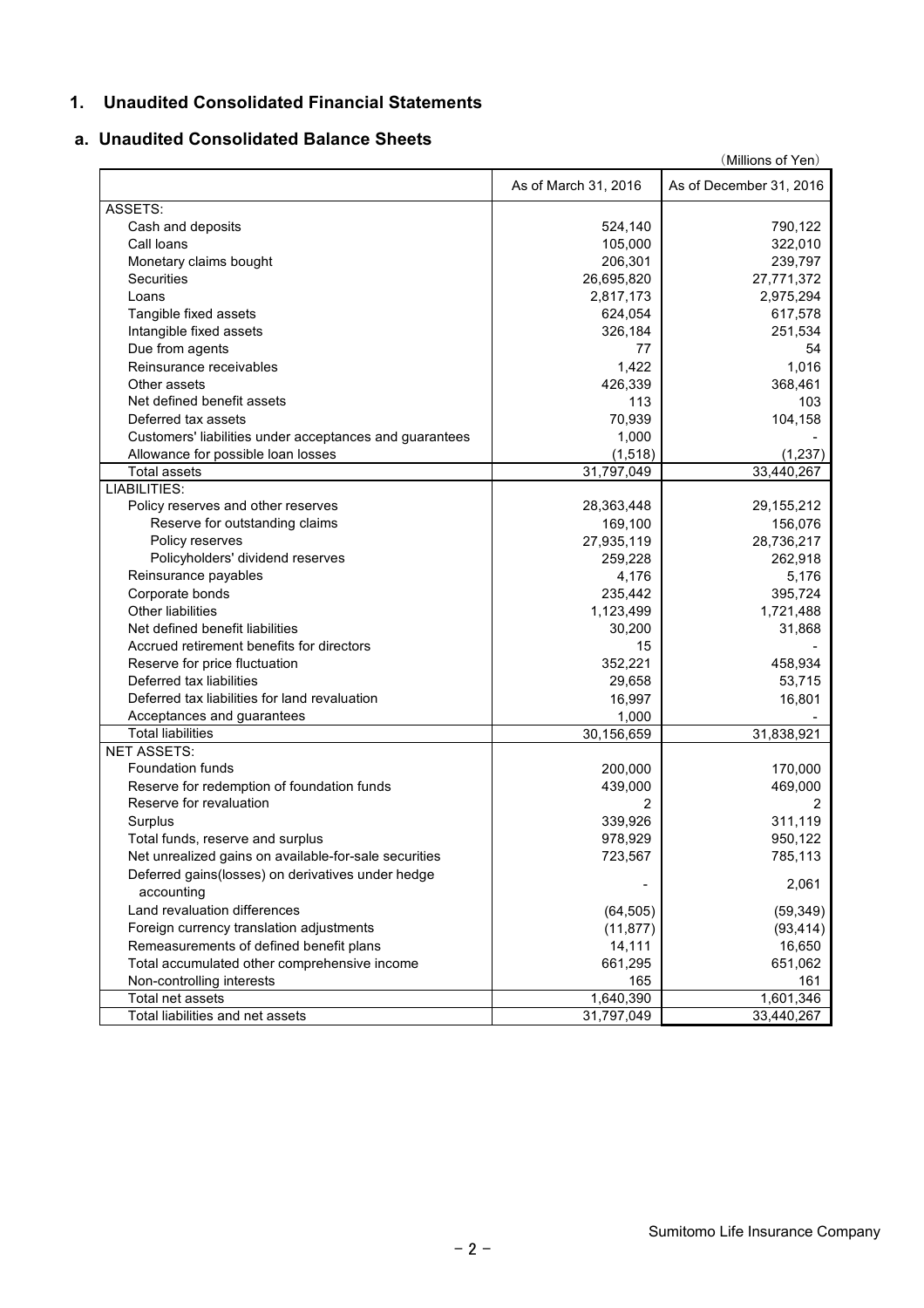## **b. Unaudited Consolidated Statements of Income**

|                                                            |                                        | (Millions of Yen)                      |
|------------------------------------------------------------|----------------------------------------|----------------------------------------|
|                                                            | Nine months ended<br>December 31, 2015 | Nine months ended<br>December 31, 2016 |
| Ordinary income                                            | 2,701,056                              | 3,521,631                              |
| Insurance premiums and other                               | 2,173,676                              | 2,820,513                              |
| Investment income                                          | 446,308                                | 615,740                                |
| Interest, dividends and other income                       | 417,461                                | 497,413                                |
| Gains on trading securities                                | 48                                     | 1,145                                  |
| Gains on sales of securities                               | 11,568                                 | 74,873                                 |
| Investment gains on separate accounts                      | 14,416                                 | 40,286                                 |
| Other ordinary income                                      | 81,070                                 | 85,376                                 |
| Ordinary expenses                                          | 2,558,613                              | 3,355,467                              |
| Benefits and other payments                                | 1,916,211                              | 1,523,656                              |
| Claims paid                                                | 405,584                                | 397,016                                |
| Annuity payments                                           | 454,061                                | 521,447                                |
| Benefits payments                                          | 236,581                                | 242,907                                |
| Surrender benefits                                         | 755,172                                | 309,290                                |
| Provision for policy reserves and other reserves           | 188,068                                | 1,306,128                              |
| Provision for reserve for outstanding claims               | 10,504                                 |                                        |
| Provision for policy reserves                              | 177,291                                | 1,306,016                              |
| Provision for interest on policyholders' dividend reserves | 272                                    | 111                                    |
| Investment expenses                                        | 63,175                                 | 109,692                                |
| Interest expenses                                          | 3,568                                  | 6,738                                  |
| Losses on sales of securities                              | 3,972                                  | 11,637                                 |
| Losses on valuation of securities                          | 278                                    | 1,294                                  |
| Operating expenses                                         | 248,932                                | 297,293                                |
| Other ordinary expenses                                    | 142,225                                | 118,696                                |
| Ordinary profit                                            | 142,442                                | 166,163                                |
| Extraordinary gains                                        | 1,208                                  | 6,416                                  |
| Gains on disposals of fixed assets                         | 1,208                                  | 6,416                                  |
| <b>Extraordinary losses</b>                                | 79,486                                 | 107,991                                |
| Losses on disposals of fixed assets                        | 527                                    | 472                                    |
| Impairment losses                                          | 1,545                                  | 165                                    |
| Provision for reserve for price fluctuation                | 76,712                                 | 106,713                                |
| Payments to social responsibility reserve                  | 700                                    | 640                                    |
| Surplus before income taxes                                | 64,164                                 | 64,588                                 |
| Income taxes                                               |                                        |                                        |
| Current                                                    | 46,123                                 | 44,636                                 |
| Deferred                                                   | (38, 470)                              | (40, 396)                              |
| Total income taxes                                         | 7,652                                  | 4,239                                  |
| Net surplus                                                | 56,511                                 | 60,348                                 |
| Net surplus attributable to non-controlling interests      | 2                                      |                                        |
| Net surplus attributable to the Parent Company             | 56,508                                 | 60,345                                 |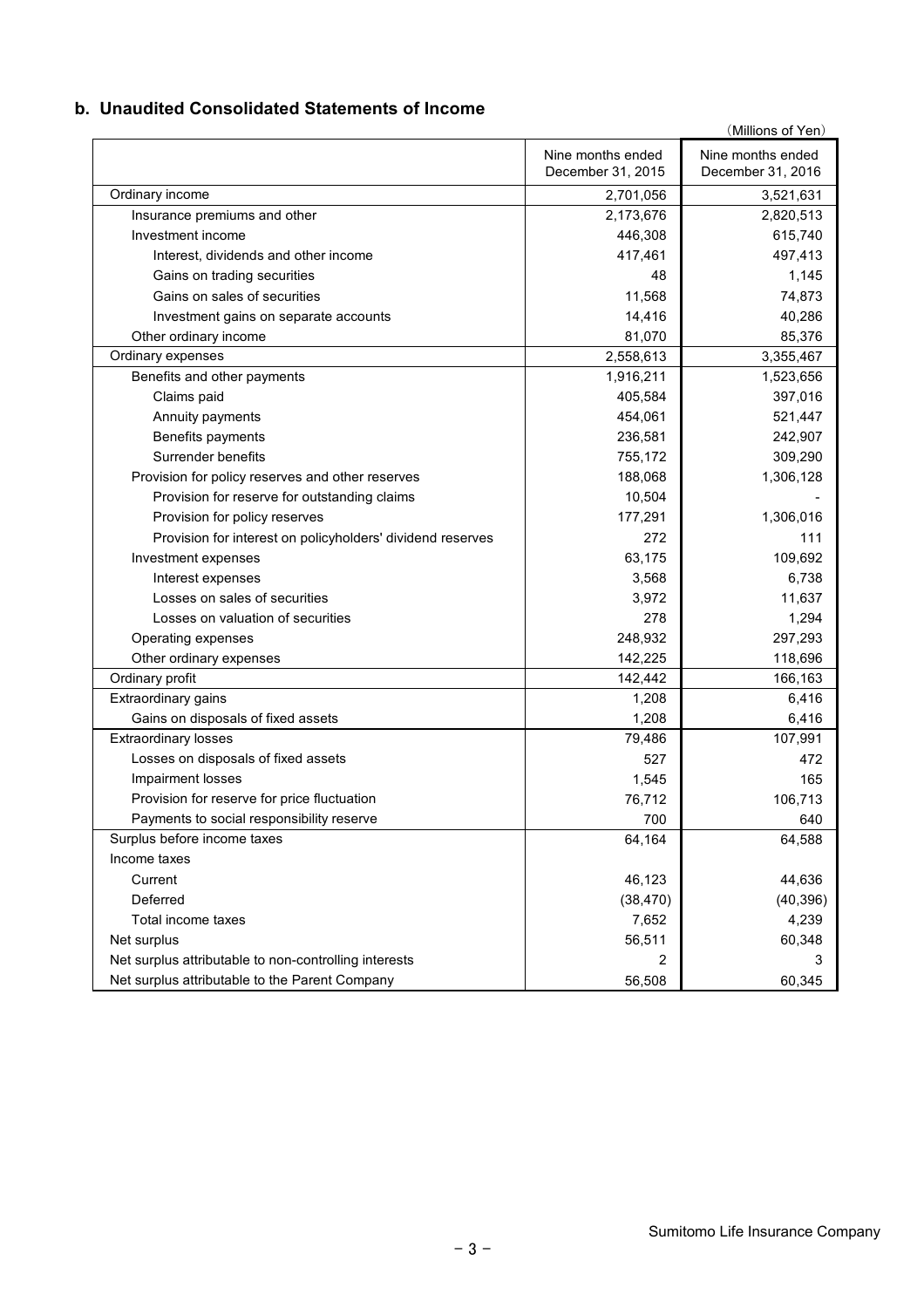# **c. Unaudited Consolidated Statements of Comprehensive Income**

|                                                                                    |                                        | (Millions of Yen)                      |
|------------------------------------------------------------------------------------|----------------------------------------|----------------------------------------|
|                                                                                    | Nine months ended<br>December 31, 2015 | Nine months ended<br>December 31, 2016 |
| Net surplus                                                                        | 56,511                                 | 60,348                                 |
| Other comprehensive income(loss)                                                   | (89, 125)                              | (15, 397)                              |
| Net unrealized gains(losses) on available-for-sale securities                      | (74, 902)                              | 61,283                                 |
| Deferred gains (losses) on derivatives under hedge accounting                      | (12, 899)                              | 2,061                                  |
| Land revaluation differences                                                       |                                        | (1)                                    |
| Foreign currency translation adjustments                                           | 13                                     | (73,090)                               |
| Remeasurements of defined benefit plans                                            | 6,897                                  | 2,539                                  |
| Share of other comprehensive income(loss) of associates<br>under the equity method | (8, 234)                               | (8, 190)                               |
| Comprehensive income(loss)                                                         | (32, 613)                              | 44,951                                 |
| Comprehensive income(loss) attributable to the Parent<br>Company                   | (32, 616)                              | 44,954                                 |
| Comprehensive income(loss) attributable to non-controlling<br>interests            | 2                                      | (3)                                    |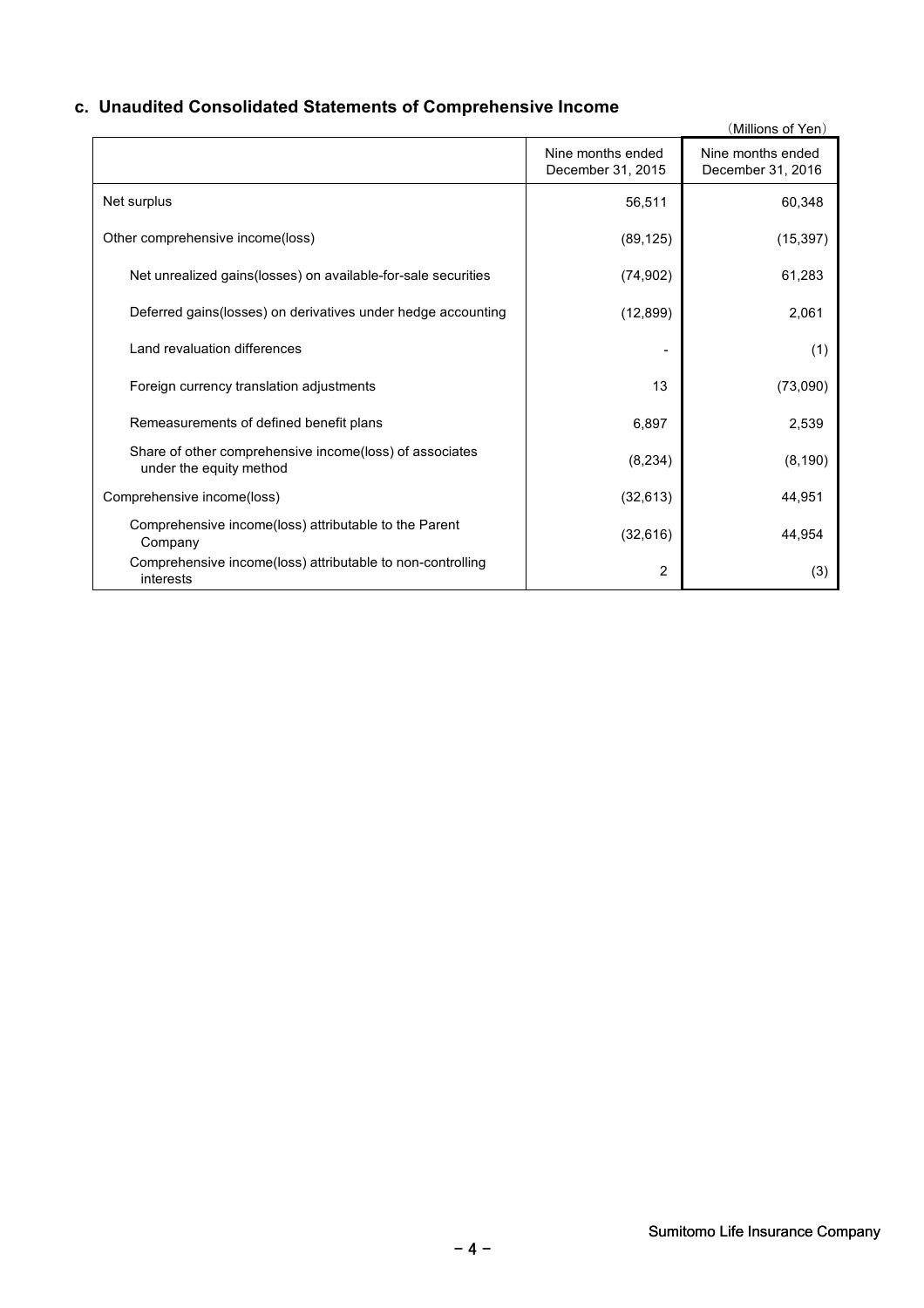## **Notes to the Unaudited Consolidated Financial Statements**

# **Policies of Presenting the Unaudited Consolidated Financial Statements for the Nine Months Ended December 31, 2016**

1. Consolidated subsidiaries

The number of consolidated subsidiaries was 23 as of December 31, 2016. One subsidiary of Symetra Financial Corporation was excluded from the scope of the consolidation due to completion of liquidation in the period ended September 30, 2016.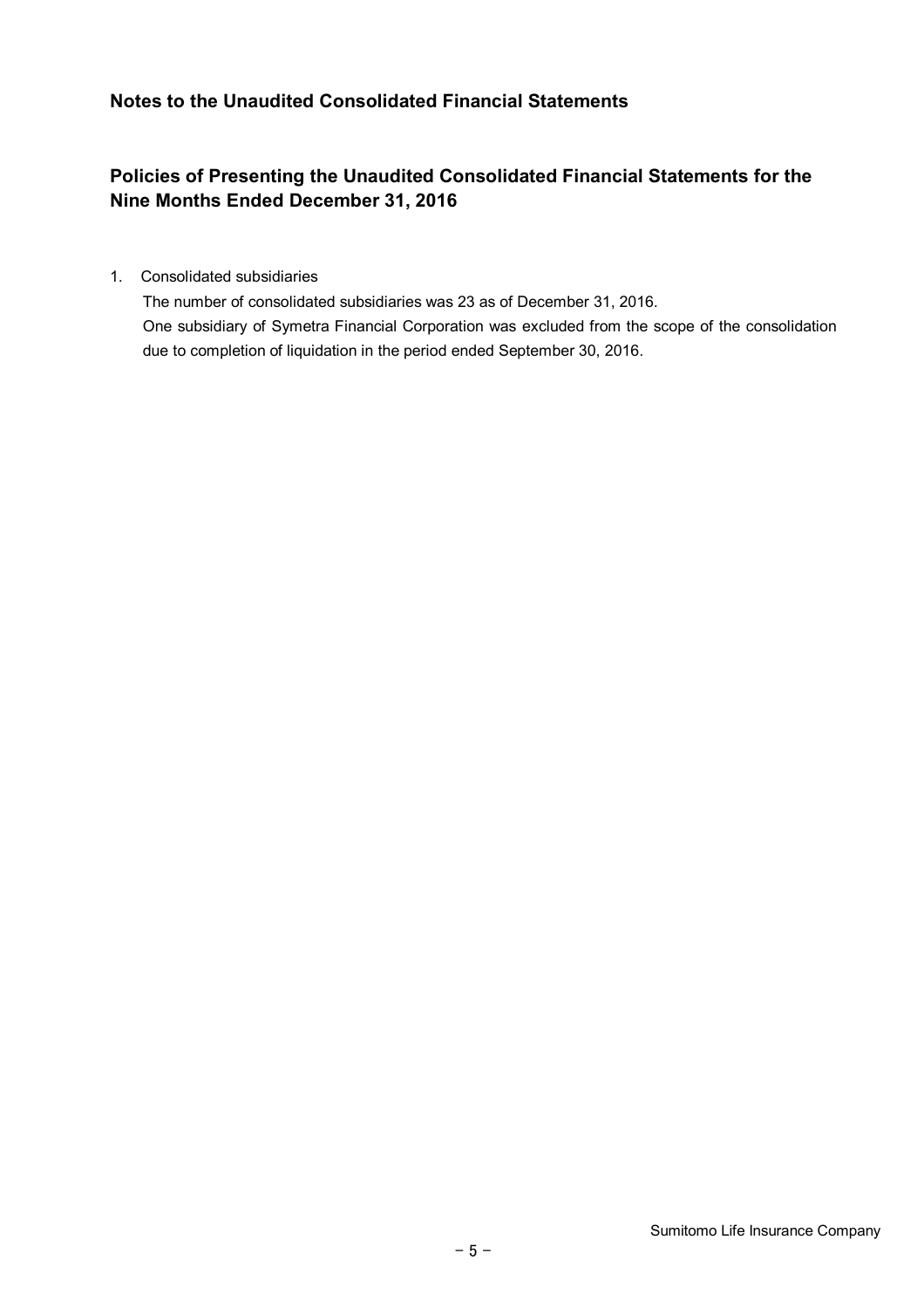## **Notes to the Unaudited Consolidated Balance Sheet as of December 31, 2016**

- 1. The Company's assets and liabilities denominated in foreign currencies, except for investments in unconsolidated subsidiaries and affiliates, are translated into Japanese Yen at the exchange rates on the balance sheet date. Investments in unconsolidated subsidiaries and affiliates are translated into Japanese Yen at the exchange rates on the dates of acquisition.
- 2. Securities loaned under security lending agreements amounted to ¥1,593,445 million as of December 31, 2016.

|                                                      | Millions of Yen |
|------------------------------------------------------|-----------------|
| Balance at the beginning of the period               | 259,228         |
| Transfer from surplus in the previous fiscal year    | 51.548          |
| Dividend payments to policyholders during the period | (47, 970)       |
| Interest accrued during the period                   | 111             |
| Balance at the end of the period                     | 262.918         |

3. Changes in policyholders' dividend reserves for the period ended December 31, 2016 were as follows:

4. The Company redeemed ¥30,000 million of foundation funds and transferred the same amount of reserve for fund redemption to reserve for redemption of foundation funds as prescribed in Article 56 of the Insurance Business Act.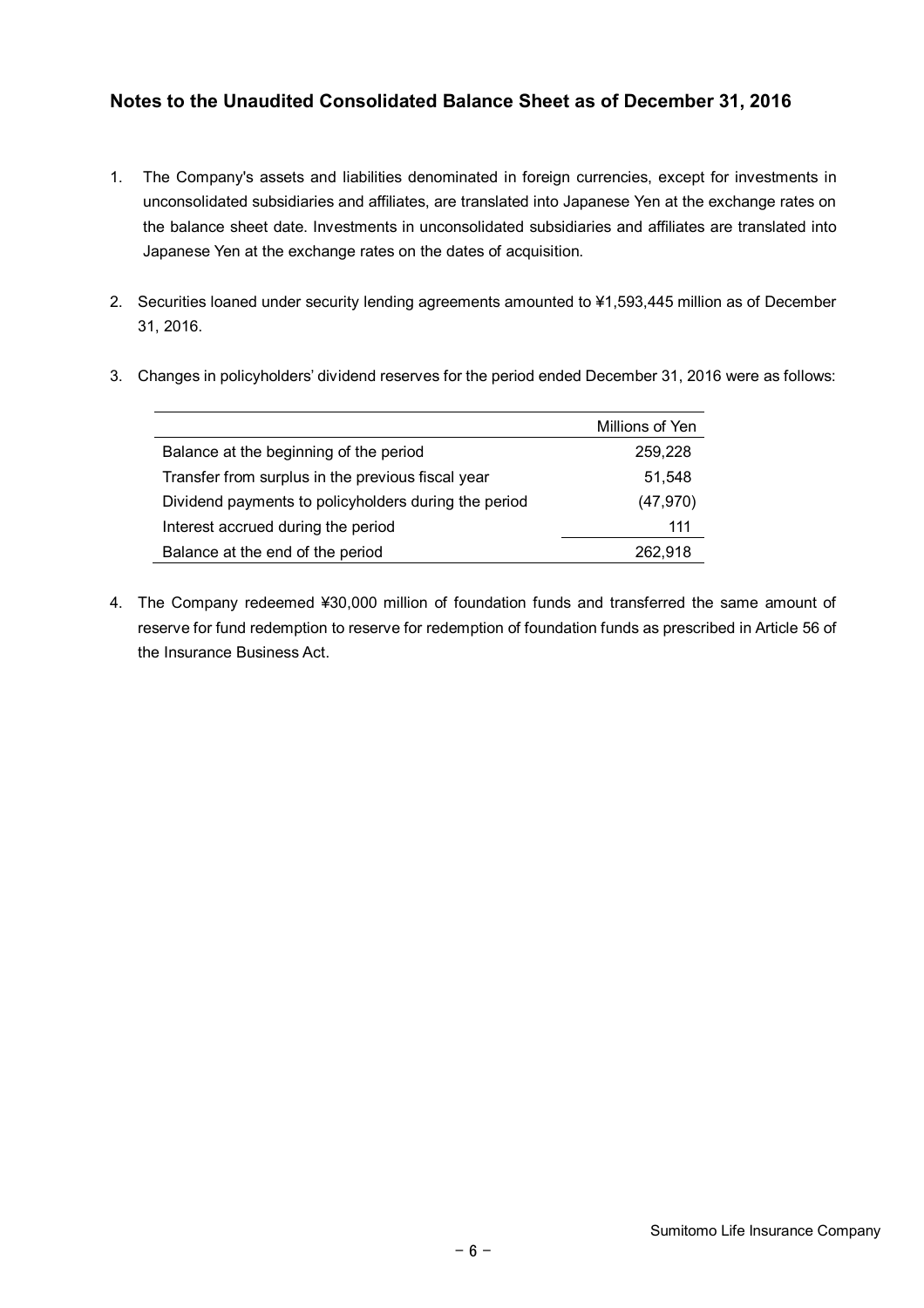# **Notes to the Unaudited Consolidated Statement of Income for the Nine Months Ended December 31, 2016**

1. The total amount of depreciation of tangible fixed assets was ¥27,793 million and the total amount of amortization of goodwill was ¥1,974 million for the period ended December 31, 2016.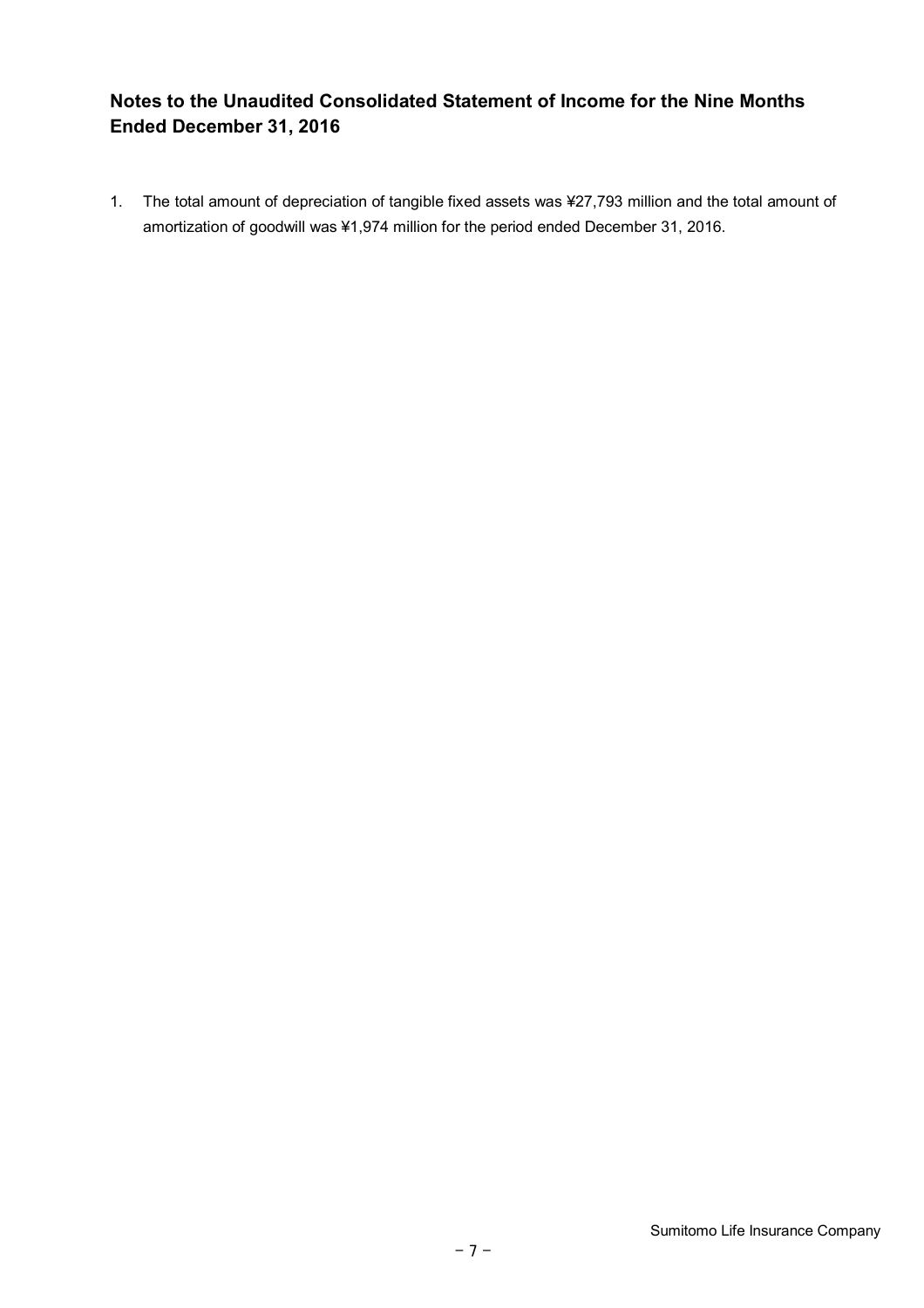## **2. Solvency Margin Ratio on a Consolidated Basis**

| (Millions of Yen)                                                                                                                                                                                                                                                     |                      |                         |  |  |  |  |
|-----------------------------------------------------------------------------------------------------------------------------------------------------------------------------------------------------------------------------------------------------------------------|----------------------|-------------------------|--|--|--|--|
|                                                                                                                                                                                                                                                                       | As of March 31, 2016 | As of December 31, 2016 |  |  |  |  |
| Solvency margin gross amount<br>(A)                                                                                                                                                                                                                                   | 3,008,173            | 3,509,438               |  |  |  |  |
| Foundation funds and others                                                                                                                                                                                                                                           | 624,723              | 687,757                 |  |  |  |  |
| Reserve for price fluctuation                                                                                                                                                                                                                                         | 352,221              | 458,934                 |  |  |  |  |
| Contingency reserve                                                                                                                                                                                                                                                   | 323,583              | 316,544                 |  |  |  |  |
| Unusual contingency reserve                                                                                                                                                                                                                                           |                      |                         |  |  |  |  |
| General allowance for possible loan losses                                                                                                                                                                                                                            | 1,018                | 975                     |  |  |  |  |
| (Net unrealized gains (losses) on available-for-sale securities (before<br>income tax effect adjustments) and deferred gains (losses) on<br>derivatives under hedge accounting (before income tax effect<br>adjustments)) $\times$ 90% (Multiplied by 100% if losses) | 902,773              | 990,958                 |  |  |  |  |
| Net unrealized gains on real estate $\times$ 85%<br>(Multiplied by 100% if losses)                                                                                                                                                                                    | (12, 174)            | 926                     |  |  |  |  |
| Total amount of unrecognized actuarial gains (losses) and<br>unrecognized past service costs                                                                                                                                                                          | 19,558               | 23,090                  |  |  |  |  |
| Excess of continued Zillmerized reserve                                                                                                                                                                                                                               | 645,885              | 672,139                 |  |  |  |  |
| Qualifying subordinated debt                                                                                                                                                                                                                                          | 149,480              | 354,480                 |  |  |  |  |
| Excess of continued Zillmerized reserve and qualifying subordinated<br>debt not included in margin calculation                                                                                                                                                        |                      |                         |  |  |  |  |
| Deduction clause                                                                                                                                                                                                                                                      | (70, 994)            | (67, 288)               |  |  |  |  |
| <b>Others</b>                                                                                                                                                                                                                                                         | 72,100               | 70,920                  |  |  |  |  |
| Total amount of risk<br>(B)<br>$\sqrt{(R_1^2 + R_5^2 + R_8 + R_9)^2 + (R_2 + R_3 + R_7)^2 + R_4 + R_6}$                                                                                                                                                               | 753,288              | 824,551                 |  |  |  |  |
| $R_1$<br>Insurance risk                                                                                                                                                                                                                                               | 98,046               | 94,075                  |  |  |  |  |
| General insurance risk<br>$R_5$                                                                                                                                                                                                                                       |                      |                         |  |  |  |  |
| $R_6$<br>Large disaster risk                                                                                                                                                                                                                                          |                      |                         |  |  |  |  |
| Third-sector insurance risk<br>$R_8$                                                                                                                                                                                                                                  | 64,959               | 65,002                  |  |  |  |  |
| Insurance risk of small-amount, short-term insurer<br>$R_{9}$                                                                                                                                                                                                         |                      |                         |  |  |  |  |
| Risk of assumed yield<br>$R_2$                                                                                                                                                                                                                                        | 210,145              | 206,283                 |  |  |  |  |
| $R_7$<br>Minimum guarantee risk                                                                                                                                                                                                                                       | 34,880               | 23,800                  |  |  |  |  |
| $R_3$<br>Investment risk                                                                                                                                                                                                                                              | 472,368              | 559,628                 |  |  |  |  |
| Operational risk<br>$R_4$                                                                                                                                                                                                                                             | 17,608               | 18,975                  |  |  |  |  |
| Solvency margin ratio<br>(A)<br>$\frac{1}{200}$ × 100<br>$(1/2)$ × (B)                                                                                                                                                                                                | 798.6%               | 851.2%                  |  |  |  |  |

※ The standard method is used for the calculation of the amount equivalent to minimum guarantee risk.

Note: The amounts and figures in the table above are calculated based on Article 130 of the Insurance Business Act, Article 86-2 and Article 88 of the Ordinance for Enforcement of the Insurance Business Act and Financial Services Agency Public Notice No.23 of 2011.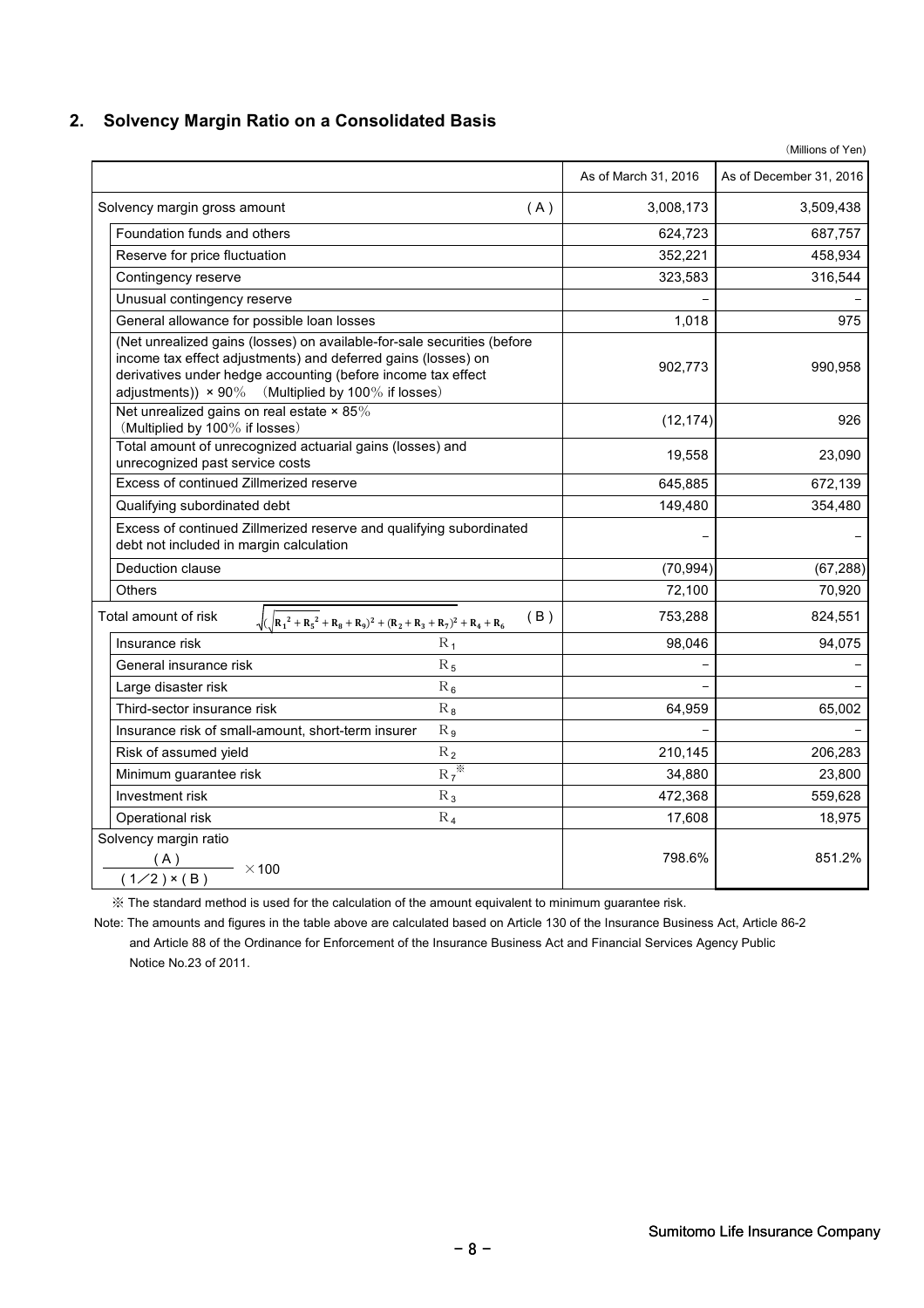# **3. Non-Consolidated Financial Information** (**General Account**)

|                                     |                      |            |                         | (Millions of Yen, %) |
|-------------------------------------|----------------------|------------|-------------------------|----------------------|
|                                     | As of March 31, 2016 |            | As of December 31, 2016 |                      |
|                                     | Amount               | % of total | Amount                  | % of total           |
| Cash, deposits and call loans       | 448,860              | 1.7        | 931,420                 | 3.3                  |
| Monetary claims bought              | 206,301              | 0.8        | 239,797                 | 0.8                  |
| Investments in securities           | 22,063,959           | 85.0       | 23,800,239              | 83.8                 |
| Domestic bonds                      | 12,982,825           | 50.0       | 12,985,824              | 45.7                 |
| Domestic stocks                     | 1,438,497            | 5.5        | 1,656,560               | 5.8                  |
| Foreign securities                  | 7,600,287            | 29.3       | 9,055,533               | 31.9                 |
| Foreign bonds                       | 6,677,711            | 25.7       | 8,140,334               | 28.7                 |
| Other foreign securities            | 922,576              | 3.6        | 915,199                 | 3.2                  |
| Other securities                    | 42,349               | 0.2        | 102,321                 | 0.4                  |
| Loans                               | 2,196,475            | 8.5        | 2,420,465               | 8.5                  |
| Policy loans                        | 314,654              | 1.2        | 305,036                 | 1.1                  |
| Industrial and consumer loans       | 1,881,821            | 7.3        | 2,115,429               | 7.4                  |
| Real estate                         | 614,369              | 2.4        | 607,445                 | 2.1                  |
| Investment property                 | 429,136              | 1.7        | 427,670                 | 1.5                  |
| Deferred tax assets                 | 75,322               | 0.3        | 109,346                 | 0.4                  |
| Other assets                        | 351,018              | 1.4        | 296,831                 | 1.0                  |
| Allowance for possible loan losses  | (1,502)              | (0.0)      | (1, 165)                | (0.0)                |
| Total                               | 25,954,805           | 100.0      | 28,404,381              | 100.0                |
| Foreign currency denominated assets | 5,725,806            | 22.1       | 7,581,917               | 26.7                 |

## **a. Overall Composition of Investments**

Note: Real estate is recorded as the sum total of land, buildings and construction in progress.